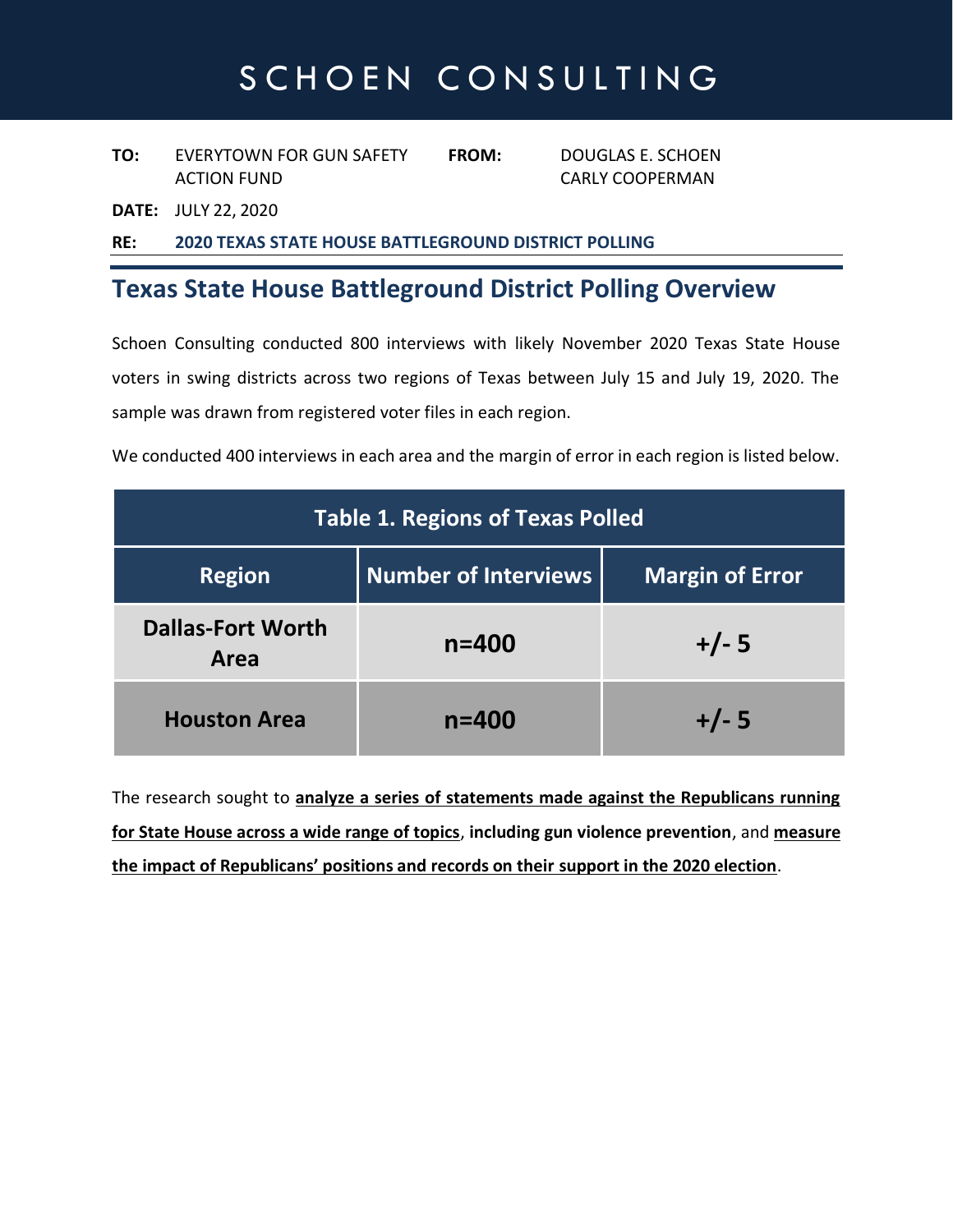#### **Importance of Gun Violence Prevention**

#### **Gun safety is a top priority for battleground voters in Texas this year**

● Overall, a candidate's position on **gun violence prevention** is highly important to voters' decision on who to vote for in the upcoming election for Texas State House election, as 79% of Dallas area Battleground Voters and 76% of Houston area Battleground Voters say it is important to their vote. Approximately one-half of voters in each area say gun violence prevention is "very important."

| Table 2. Importance of Gun Violence Prevention on<br><b>2020 Vote for State House</b> |                                                     |                |
|---------------------------------------------------------------------------------------|-----------------------------------------------------|----------------|
| <b>Issue</b>                                                                          | <b>% IMPORTANT to</b><br><b>Battleground Voters</b> |                |
|                                                                                       | <b>DALLAS</b>                                       | <b>HOUSTON</b> |
| <b>Gun Violence Prevention</b><br><b>TOTAL IMPORTANT</b>                              | 79%                                                 | 76%            |
| <b>Gun Violence Prevention</b><br><b>Very Important</b>                               | 51%                                                 | 44%            |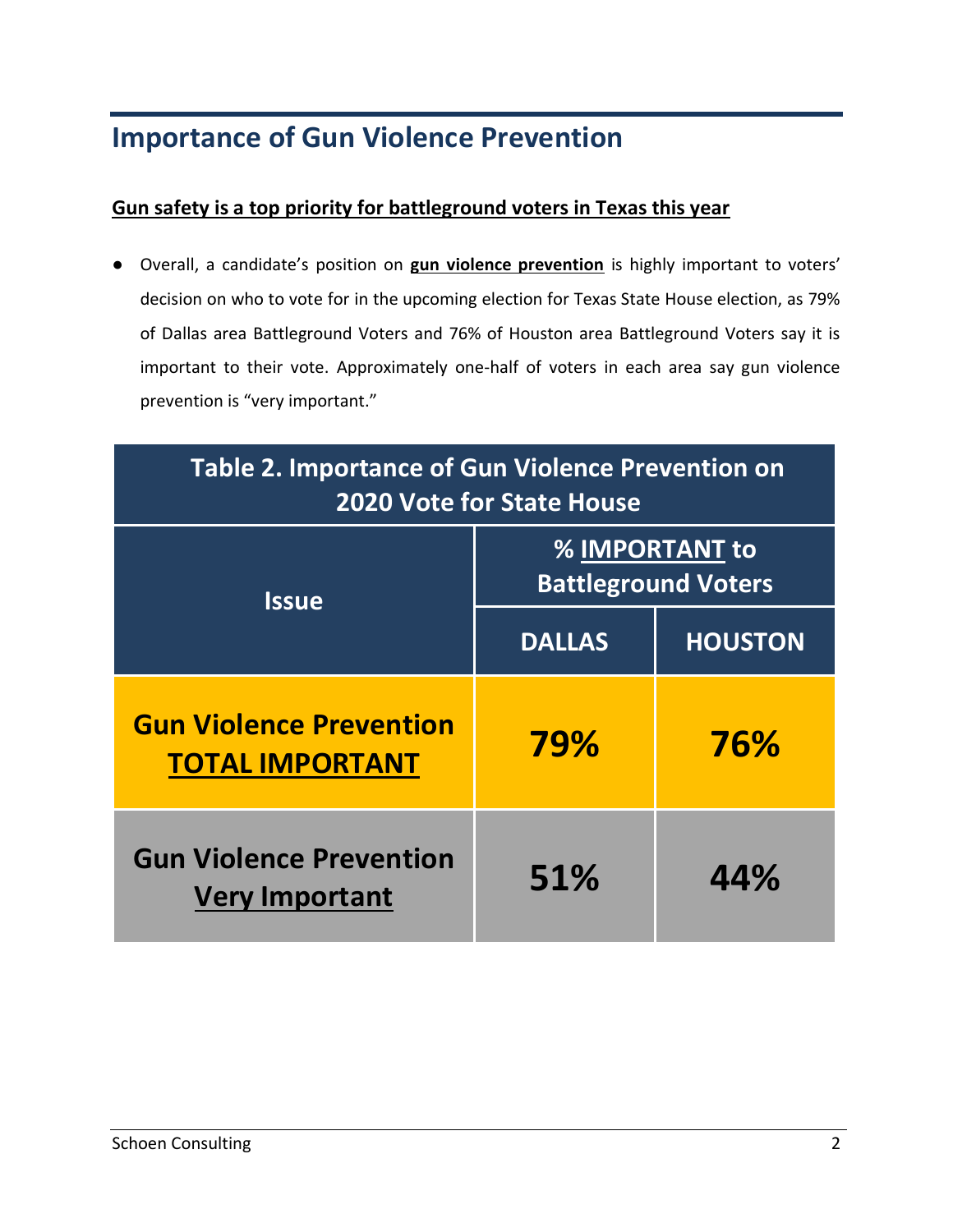● Further, in terms of a candidate's specific policy positions, **requiring background checks on all gun sales** and **ensuring domestic abusers can't own guns** are among the highest priorities for battleground voters.

| Table 3. Importance of a Candidate's Specific Policy<br><b>Positions on 2020 Vote for State House</b> |                                                          |                |
|-------------------------------------------------------------------------------------------------------|----------------------------------------------------------|----------------|
| <b>Policy Position</b>                                                                                | % <u>Very Important</u> to<br><b>Battleground Voters</b> |                |
|                                                                                                       | <b>DALLAS</b>                                            | <b>HOUSTON</b> |
| <b>Creating Jobs</b>                                                                                  | 83%                                                      | 75%            |
| <b>Improving Public Education</b>                                                                     | 79%                                                      | 78%            |
| <b>Requiring Background Checks</b><br>on All Gun Sales                                                | 77%                                                      | 66%            |
| <b>Ensuring Domestic Abusers</b><br><b>Can't Own Guns</b>                                             | 73%                                                      | 69%            |
| <b>Addressing the Coronavirus</b>                                                                     | 71%                                                      | 69%            |
| <b>Promoting Racial Justice and</b><br><b>Equality</b>                                                | 68%                                                      | 71%            |
| <b>Making healthcare more</b><br>affordable                                                           | 64%                                                      | 53%            |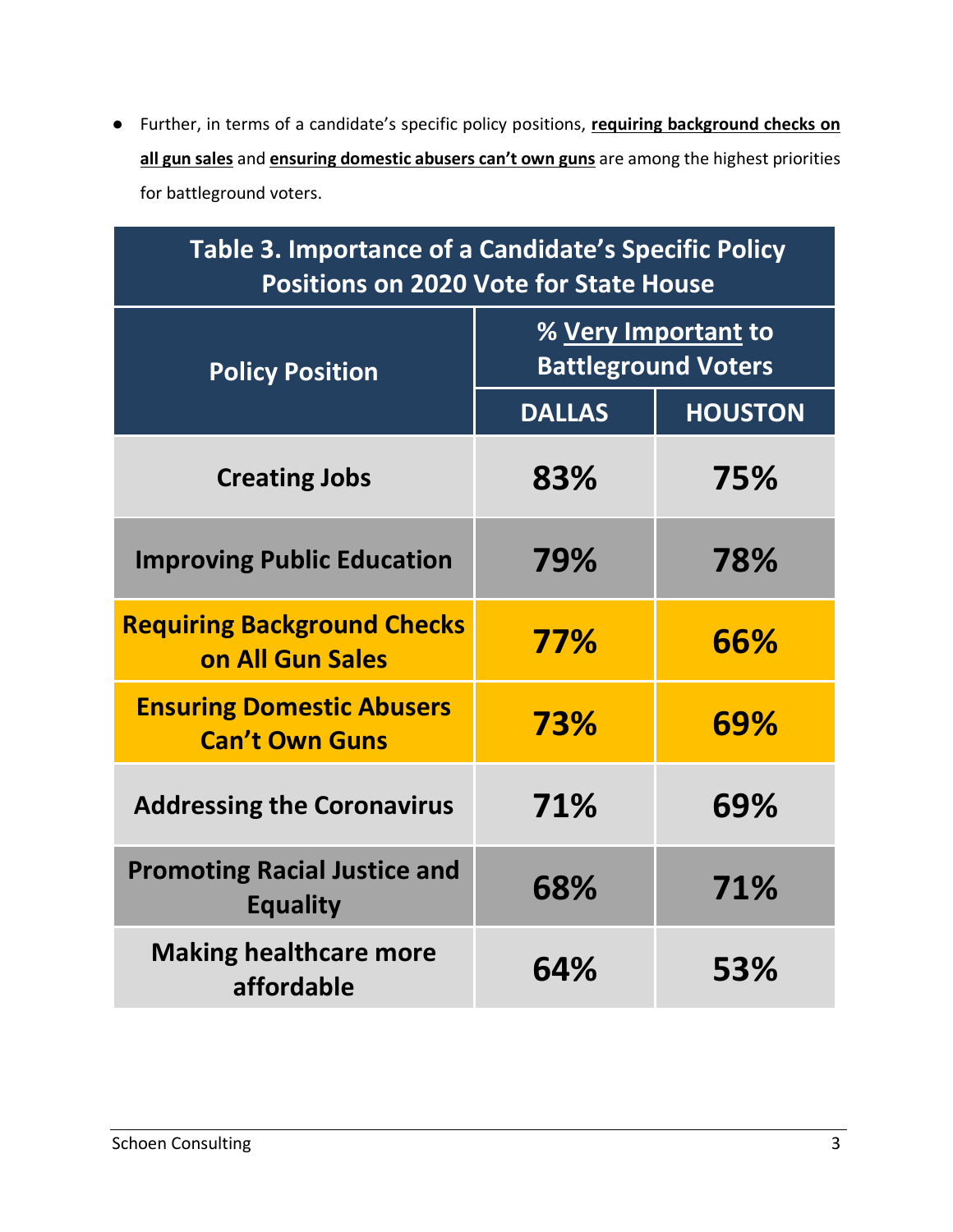## **Support for Stronger Gun Laws**

**Texans in battleground districts overwhelmingly support gun violence prevention policies, especially requiring background checks on all gun sales** and **blocking domestic abusers from owning guns**

● We find that there is broad support for a range of gun violence prevention measures among Battleground Voters in both the Dallas and Houston areas.

| <b>Table 4. Support for Stronger Gun Laws</b>                 |                                             |                |
|---------------------------------------------------------------|---------------------------------------------|----------------|
| <b>Gun Violence Prevention</b><br><b>Measure</b>              | % FAVOR among<br><b>Battleground Voters</b> |                |
|                                                               | <b>DALLAS</b>                               | <b>HOUSTON</b> |
| <b>Blocking domestic abusers</b><br>from owning guns          | 93%                                         | 84%            |
| <b>Requiring Background</b><br><b>Checks on All Gun Sales</b> | 85%                                         | 90%            |
| <b>Enacting Red Flag Laws</b>                                 | 84%                                         | 67%            |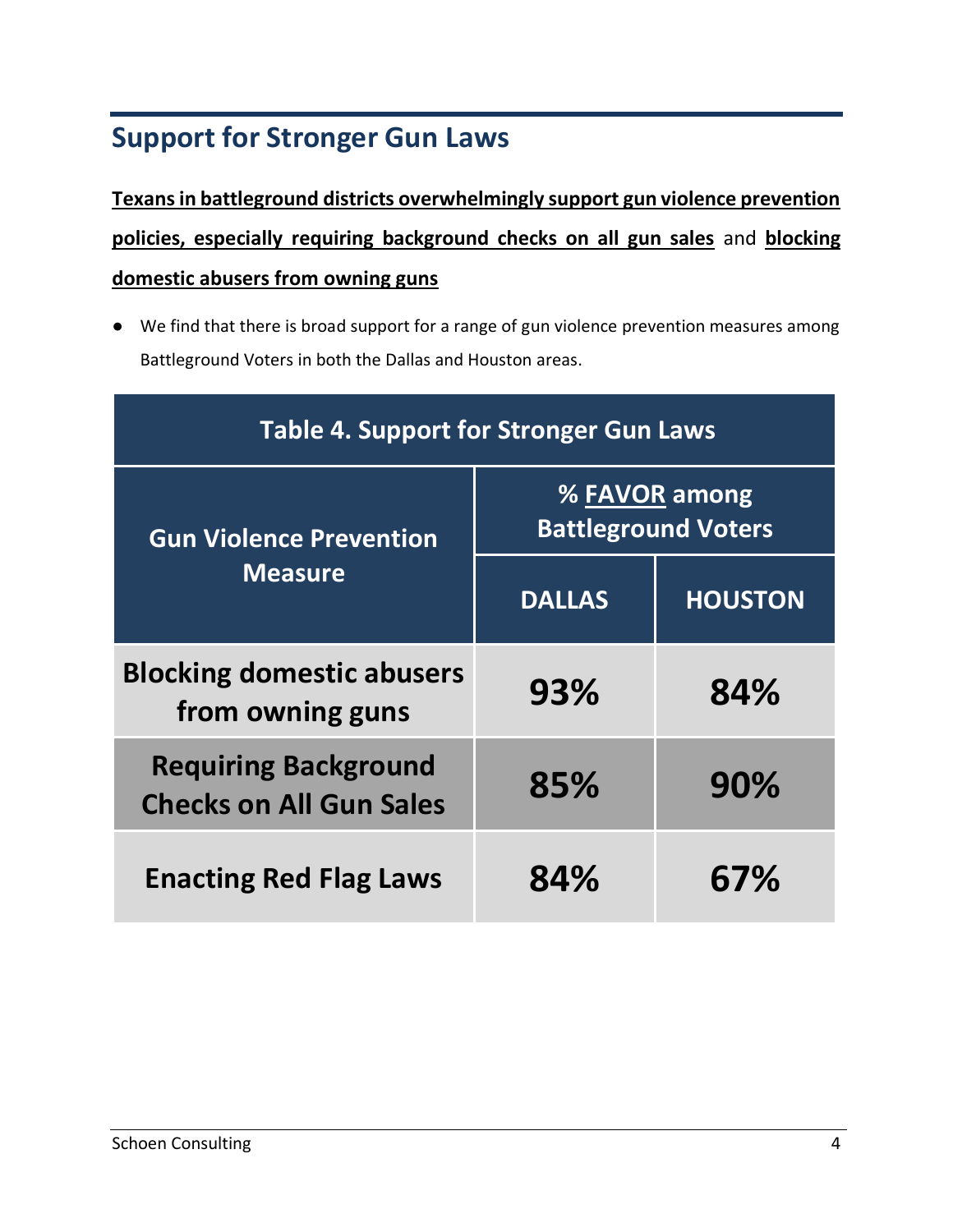● Further, a majority of Dallas Battleground Voters agree that gun violence in Texas is a public health crisis, and a majority of Houston Battleground Voters agree that Republicans have failed to protect Texas communities from gun violence. **Voters in both areas agree that Republicans have put the gun lobby before the people**.

| <b>Table 5. Statement Agreement</b>                                                                                                      |                                       |                |
|------------------------------------------------------------------------------------------------------------------------------------------|---------------------------------------|----------------|
| <b>Statement</b>                                                                                                                         | % Battleground Voters<br><b>AGREE</b> |                |
|                                                                                                                                          | <b>DALLAS</b>                         | <b>HOUSTON</b> |
| <b>Gun violence in Texas is</b><br>a public health crisis                                                                                | <b>58%</b>                            | 49%            |
| <b>Republicans in the State</b><br>House put the interests of<br>the gun lobby ahead of the<br>safety and well-being of<br><b>Texans</b> | <b>55%</b>                            | 52%            |
| <b>Republicans in the State</b><br>House have failed to protect<br><b>Texas communities from gun</b><br>violence                         | 47%                                   | <b>55%</b>     |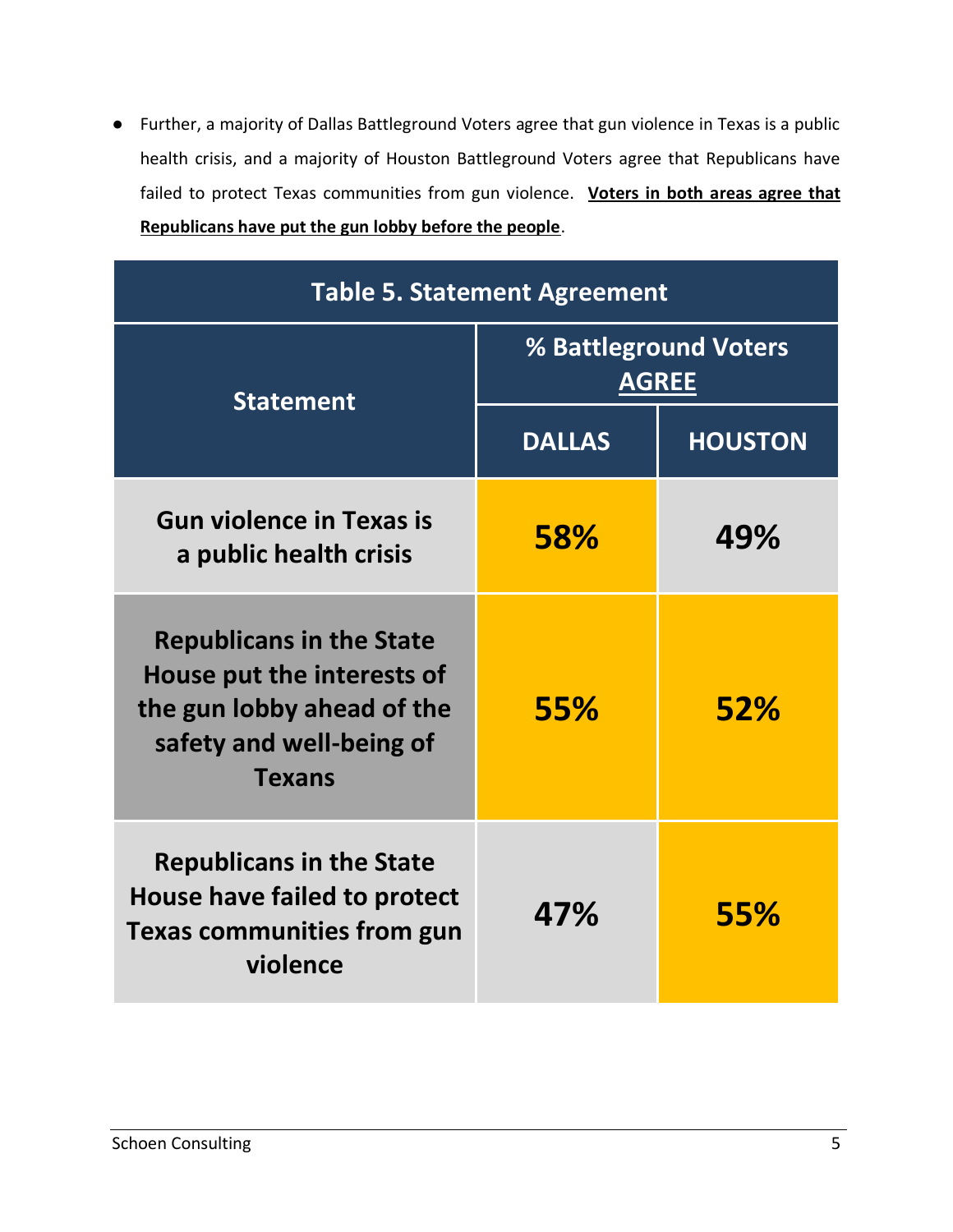### **Persuasiveness of Gun Safety Messaging**

### **Battleground Voters are highly receptive to messaging on gun violence**

#### **prevention**

● We find that gun violence prevention messages are among the most persuasive attacks on Republicans to battleground voters.

| <b>Table 6. Most Persuasive Attacks on</b><br><b>Republicans in Battleground Districts</b>                                                                                                    |                                                                                        |                |
|-----------------------------------------------------------------------------------------------------------------------------------------------------------------------------------------------|----------------------------------------------------------------------------------------|----------------|
| <b>Message</b>                                                                                                                                                                                | % CONVINCING REASON TO<br><b>OPPOSE REPUBLICAN</b><br><b>Among Battleground Voters</b> |                |
|                                                                                                                                                                                               | <b>DALLAS</b>                                                                          | <b>HOUSTON</b> |
| [EDUCATION] Republicans in the State<br>House have cut billions of dollars from<br>Texas public schools.                                                                                      | 60%                                                                                    | 61%            |
| <b>[SCHOOLS-OPPOSITION TO GVP] Despite</b><br>school<br>shootings in Texas,<br>recent<br>Republicans in the State House OPPOSE<br>gun safety laws like background checks on<br>all gun sales. | 60%                                                                                    | 50%            |
| [WOMEN'S HEALTH] Republicans in the<br>State House oppose a woman's right to<br>choose and have repeatedly denied<br>women access to care.                                                    | 58%                                                                                    | 52%            |
| [HAVE TO DO SOMETHING] Gun deaths<br>have been increasing over the past<br>decade, yet the Republicans have blocked<br>gun safety laws and made it easier to carry<br>guns in public places.  | <b>58%</b>                                                                             | 49%            |
| [PRE-EXISTING CONDITIONS] Republicans<br>in the State House have supported letting<br>insurance companies refuse to cover<br>Texans with pre-existing conditions.                             | 58%                                                                                    | 64%            |